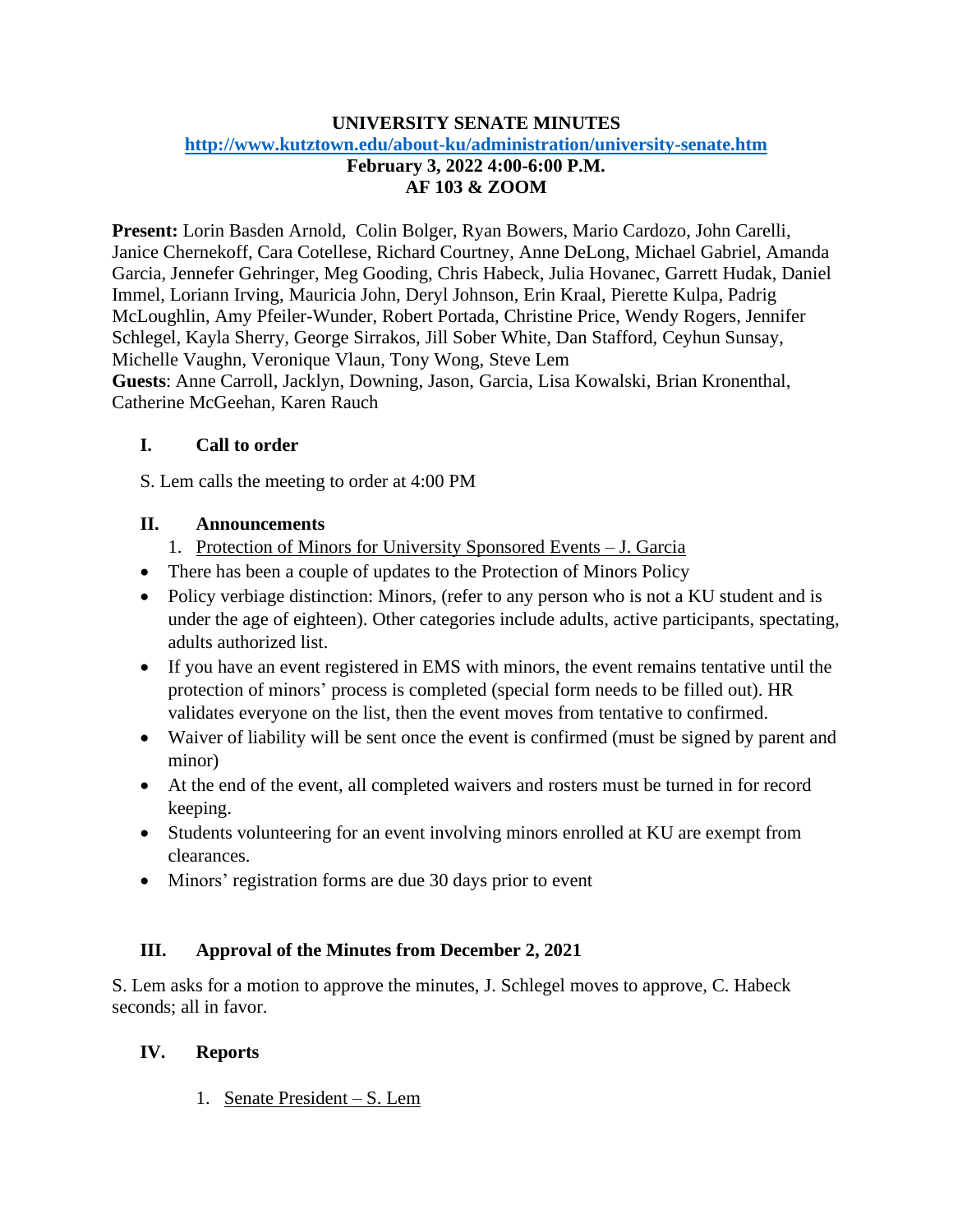## *EMT*

The Emergency Management Team continues to meet regularly. In case you missed the announcements, KU announced a change to the isolation protocol. Employees who test positive for COVID-19 may request to work remotely for the length of their isolation period – up to 10 days. Please see the January 14 e-mail for more information. Second, per recommendations from EMT, the university now has KN95 masks available. Faculty or departments can request PPE supplies by e-mail to [ppesupples@kutztown.edu.](mailto:ppesupples@kutztown.edu)

## *SPRC*

There's renewed energy on the Strategic Planning & Resource Committee this year under the leadership of Dr. Cathy McGeehan. She'll provide a report a bit further down the agenda, but all of the subcommittees – Budget, Strategic Initiatives, and Program Review – are active after a long hiatus.

### *SST*

The Student Success Team has been meeting regularly to discuss strategies to reduce barriers to student success. In particular, there has been renewed focus on how to implement an early alert system, which this body has discussed in the past few years. As that process moves forward, I would expect that this body will entertain some policy changes that will help facilitate the adoption and usage of early alert practices.

## *Budget and PASSHE Redesign*

KU continues to face budgetary challenges and pressure from the PASSHE redesign process. As has been practice over the past few years, we'll have Mr. Matt Delaney provide an update on our financial outlook closer to the end of the semester, when there's more information on some of the budgeting assumptions that we are currently making.

2. Senate Vice President – T. Wong

Committee on Committees: Willingness to serve will open mid-February; make sure and check your email.

3. Senate Secretary – M. John

Senate Representatives on Governance Committees Replacements needed Fall 2022

- Enrollment Management Committee 3 years (current rep Tony Wong)
- Institutional Climate Committee  $-3$  years (current rep Erin Kraal)

\*In April elections will be held for At- large senators

- 4. University President K. Hawkinson
- Funding for system needs to be raised by 73m (increased to 550m) in order to make our system sustainable, we are significantly underfunded which leads to much stress and strain for all universities.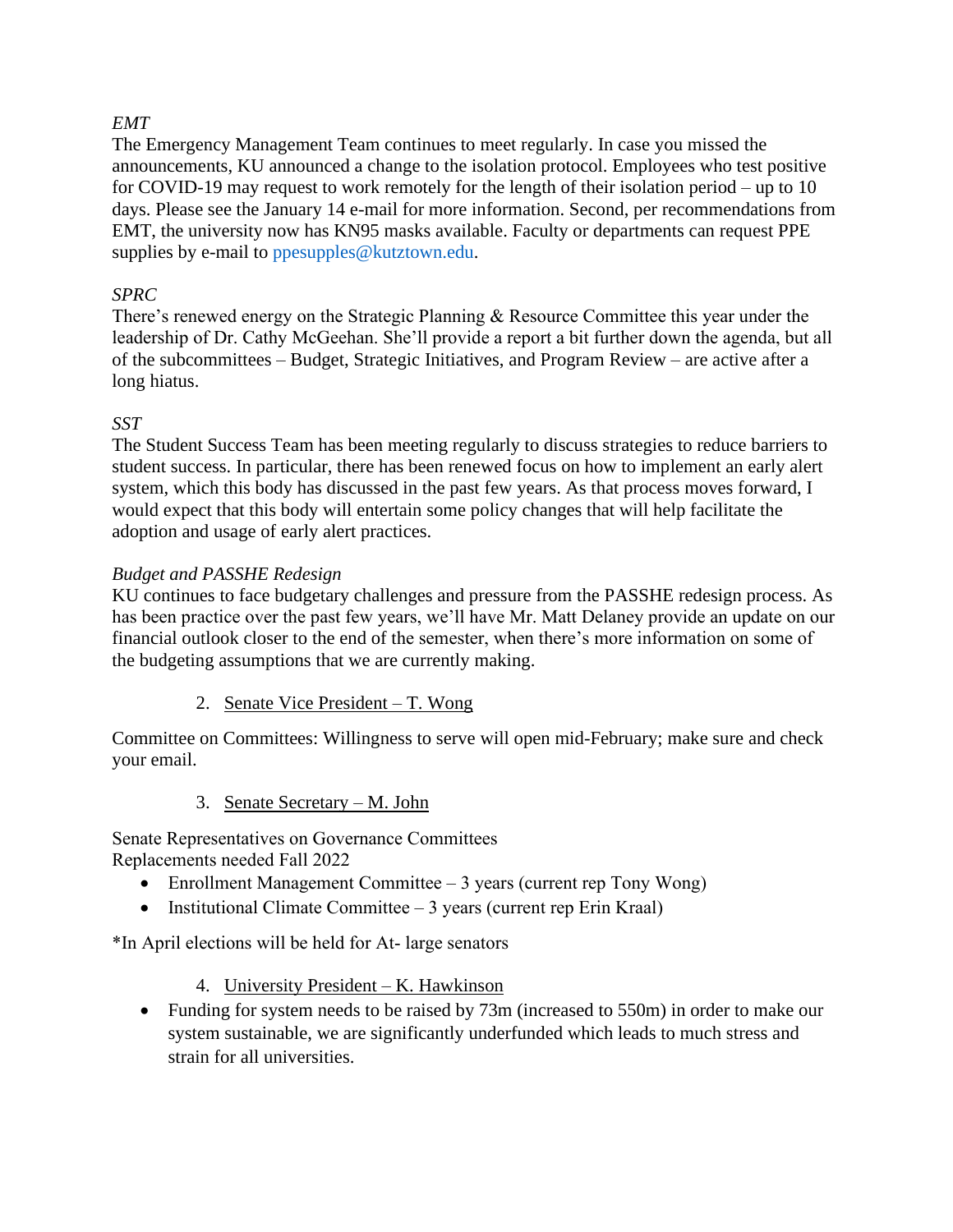- Sustainability-Despite expectations placed on us, KU continues to do well, we are slowly improving our financial situation, moving up in ranking category has prevented us from turning in special reports,
- DEI is a major initiative; 150K was given to KU,
- Workforce development: With regard to non-credit programming, credentialling, KU is one step ahead of the State System,
- KU has seen a 5.5% increase in retention, increase by 5% in 4-year graduation rate over the last 5 years, persistence rate is up, freshman GPA is up, Chancellor repeatedly acknowledges this, 23% overall in diversity, 26% of freshmen come from diverse backgrounds,
- Enrollment looks great, strong for the entire year, up two years in a row in new students, guardedly optimistic,
- Welcome letter, many links to positives at KU.

# T. Wong: Any update on retention rates?

L. Basden Arnold: Institutional Research Committee is currently working on this, should be soon.

# 5. University Provost – L. Basden Arnold

- Please read Provosts' letter
- Faculty and staff can report accomplishments at any time, information will be shared with interested offices; several people have already shared,
- Data analysis on spring enrollment was done looking at modality: 87% of undergraduate level courses are F2F, 48% F2F at graduate level, we back and vibrant, faculty report that students are feeling less stressed

J. Schlegel: What was the % fully F2F before Covid, are we close, what is the goal?

L. Basden Arnold: Goal was set up for fall looking at past and future outcomes, we may not go all the way back due to online programs being added, but we want to make sure we are serving students who are here at KU.

# 6. Student Government Board – K. Sherry

- Retreat this past weekend where goals were developed for the semester
- Colleges are focused on student outreach
- Committees are working on mental health initiative
- Community building efforts
- Welcome back event was successful
- Involvement Fair is currently being held
- Elections are coming up for next academic year
- 22/23 budget will be presented and approved at next meeting on 2/15/22; Dr. Hawkinson will be at the meeting.
- Student Affairs committee currently working on activities themed 'Love Everybody'

# 7. Assessment Office – K. Rauch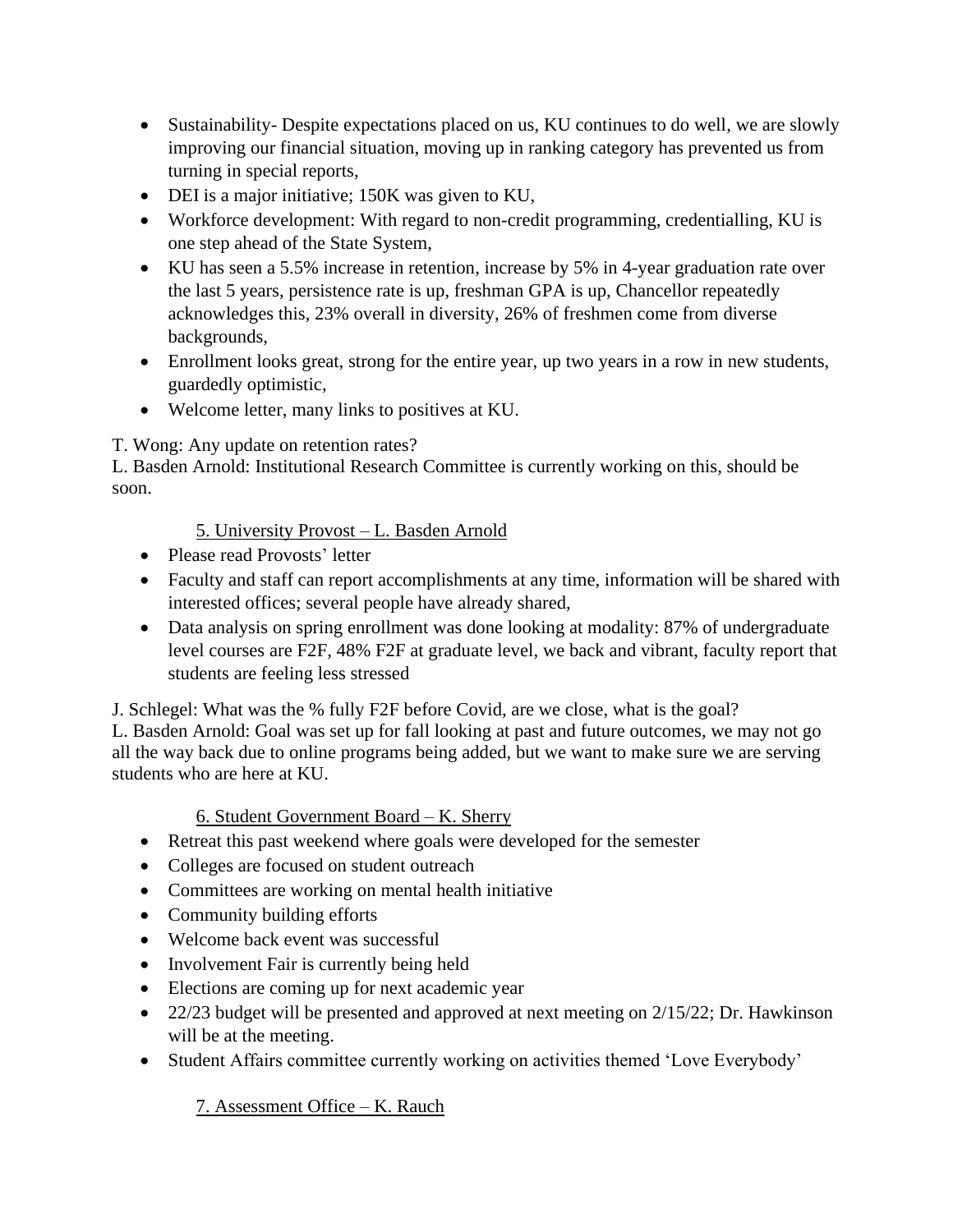- Programmatic Assessment reports for mid-year updates are due to Deans by Feb  $15<sup>th</sup>$ , two assessment fellows will be reaching out to programs for whom they will be serving as liaisons.
- Michele Baranczyk will be chairing the assessment grant committee, an open forum will be held, the goal is continuous improvement,
- Hope staff and faculty can collaborate in order to improve student learning outcomes.

## 8. SPRC Report\* – C. McGeehan

- Living breathing strategic plan consisting of five overarching goals with several objectives and key results, objectives are tied to action plans; plan is aligned with PASSHE's strategic plan,
- Plan is evolving and dynamic, each action item is tied to an objective or key results which is being financially supported by the university;  $>400$  action actions,
- Currently looking at revising the bylaws due to inconsistencies in language, adopting criteria for the chairs of subcommittees, developing guidelines for subcommittees so every committee is clear about the action plan,
- Three of the best subcommittee chairs (senators Johnson, Rauch and Carroll), reviewed eighteen programs and are redeveloping the guidelines used to review those programs.

## **VI. Unfinished Business**

S. Lem: Lots in the pipeline that have not quite come out yet, ASPC delivered a revision to the II policy which will be given by Brian Kronenthal

- 1. Course Grading Undergraduate Students (ACA-048) @ ASPC
- 2. Final Examinations (ACA-025) @ ASPC
- 3. Course Withdrawals (ACA-011) @ ASPC
- 4. Senate Constitution Revisions @ Task Force [tabled for JEDI work]
- 5. Individualized Instruction (ACA-034) Brian Kronenthal
	- Previously, any revisions were referred to the exceptions committee, whose practice was to refer to the Chair and Dean.
	- The committee revised several items for clarification purposes: previously there was a restriction where you could not repeat a course through individualized instruction, but it was noted that exceptions were possible - we combined this into one item to make clear that exceptions would be possible and that this would be granted by the advisor, Chair and Dean
	- This makes it easier for a student to take an II and or repeat it, giving control to Deans

T. Wong: In section D1, students have to pass 30 credits in order to do II – does this include transfer credits or only KU credits, the wording is not clear.

B. Kronenthal: This is unchanged from previous version, transfer credits included

T. Wong: Section D2 says that the course must be a regular course that is not scheduled to be taught that semester. Occasionally, students are granted IIs due to course conflict, is this still the case?